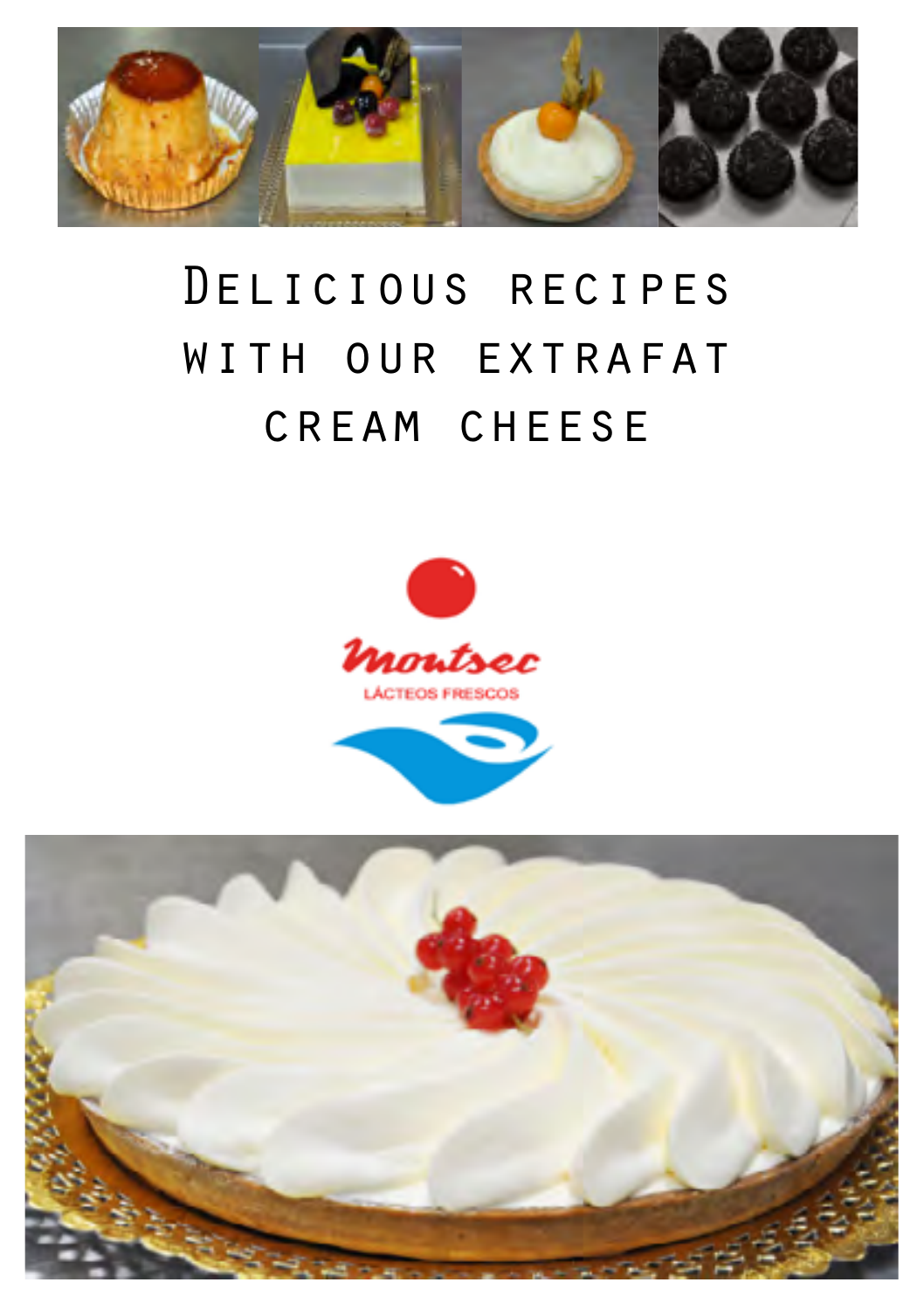# *Cheese puding*



*Ingredients: 375 gr. of 35% fat MONTSEC cream 125 gr. milk 125 gr. sugar 6 eggs 250 gr. pasteurized full fat cheese*

### *Procedure:*

- *1. Boil the cream, milk and sugar in a pot.*
- *2. When mixture boils, throw eggs and go slowly removing.*

*3. Incorporate the cheese mixture, and filling the molds, previously prepared with caramel.* 

*4. Cooking water bath for 20-30 minutes.*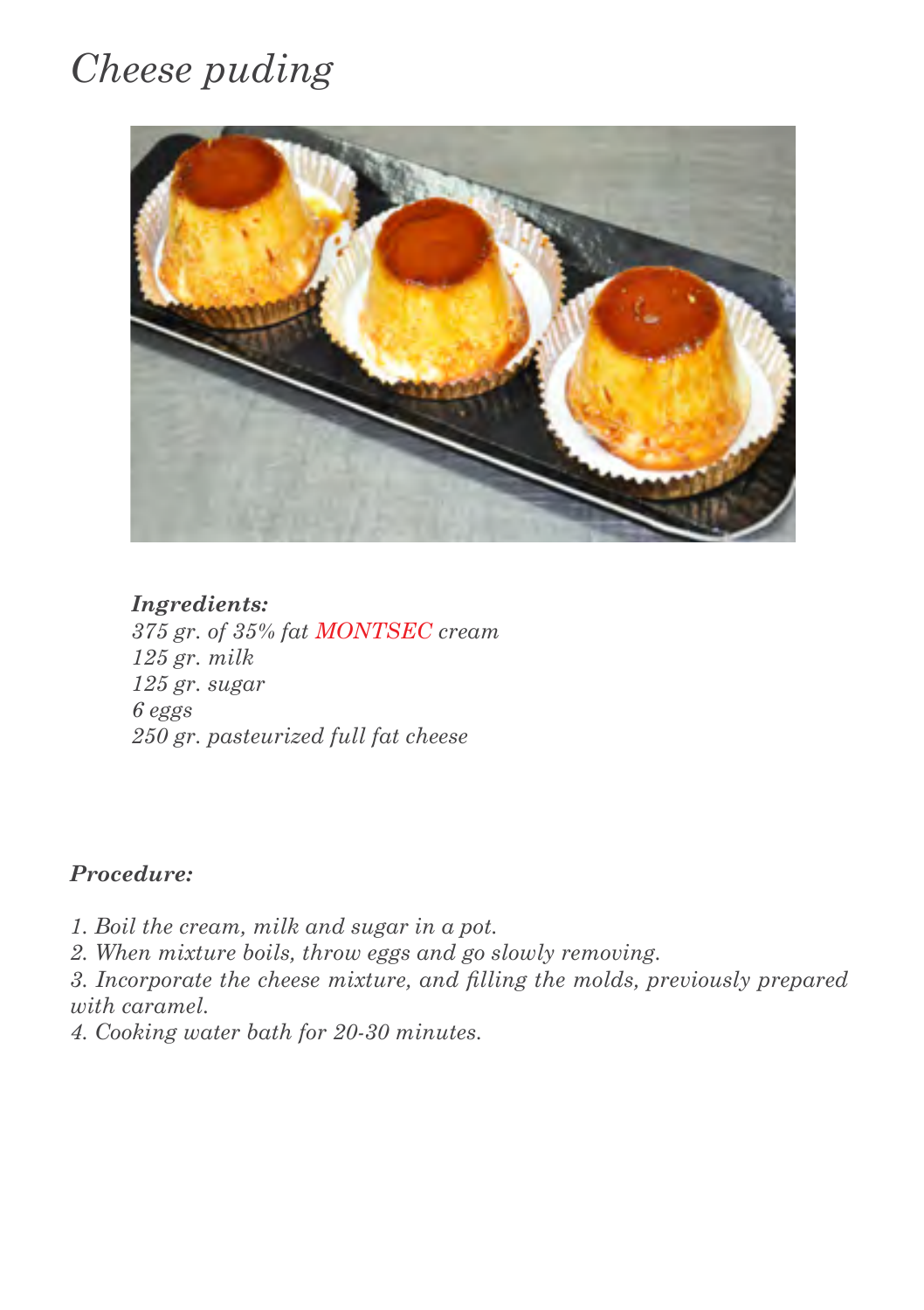# *Cheese cake*



*Ingredients: 100 gr. MONTSEC butter 100 gr. icing sugar 900 gr. MONTSEC pasteurized full fat cheese 6 eggs 350 gr. 35% fat cream 150 gr. starch 250 gr. egg whites 250 gr. sugar*

### *Procedure:*

- *1. Make a meringue with the egg whites and sugar.*
- *2. Dilute starch with cream.*

*3. Combine the butter with the icing sugar and add to the cheese mixture. Then add the eggs gradually mixing gently. Add the starch diluted with cream and finally the merengue.* 

*4. Fill the molds and bake in a water bath in the oven at 180°C for approximately 1 hour.*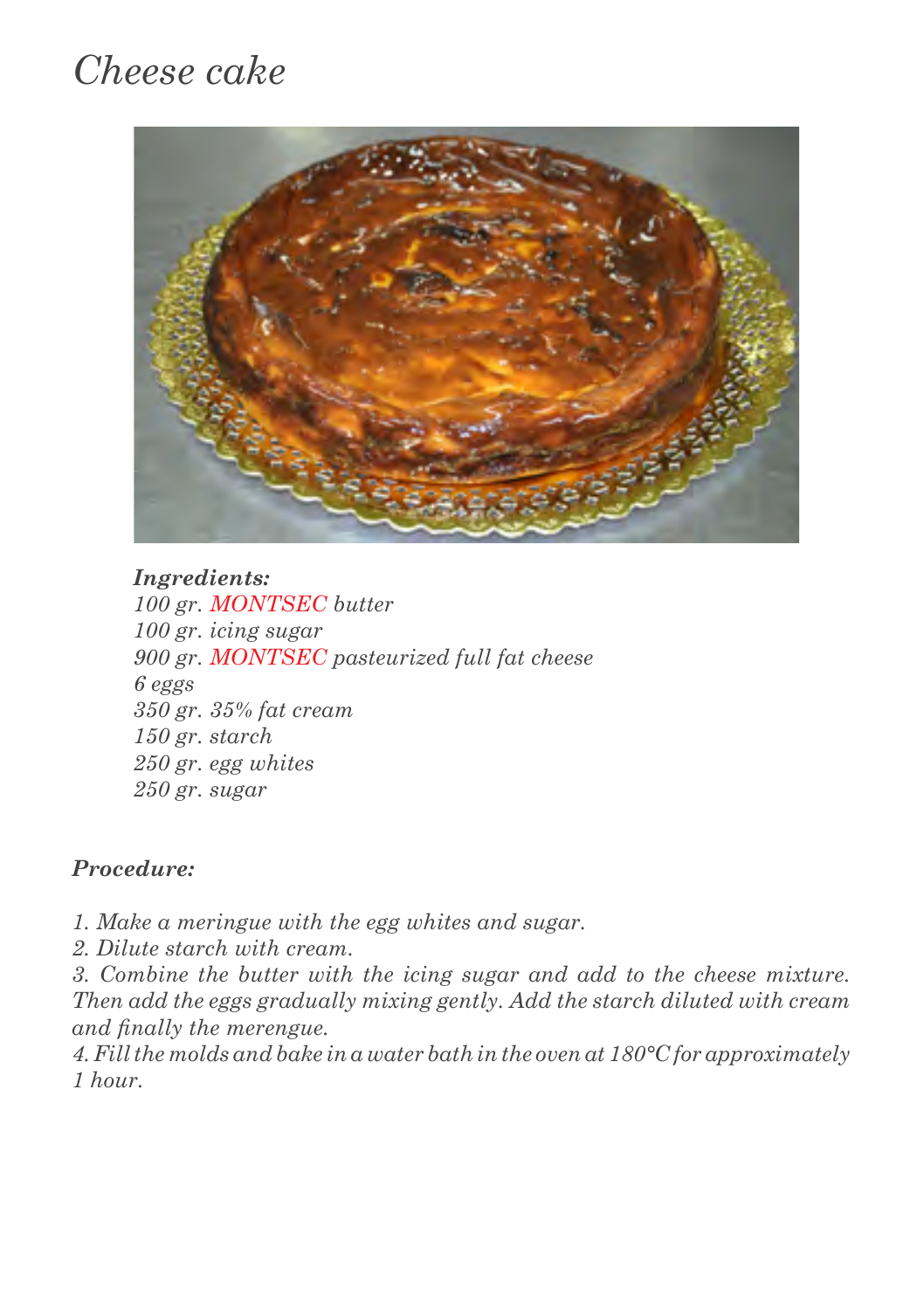### *Cheese cream*



### *Ingredients:*

*1 k. MONTSEC pasteurized extrafat cheese 400 gr. MONTSEC 35% fat cream 200 gr. sugar 1 vanilla pod 100 gr. starch 50 gr. water 60 gr. of liquid egg*

### *Procedure:*

*1. Boil the cream with the sugar and vanilla and let it infuse for 24 hours.*

*2. Then remove the vanilla and mix with cheese. Heat the mixture while starch diluted with water and the yolks in a bowl.*

*3. When the cheese reaches 80°C, add the starch mixture and jell like a normal cream.*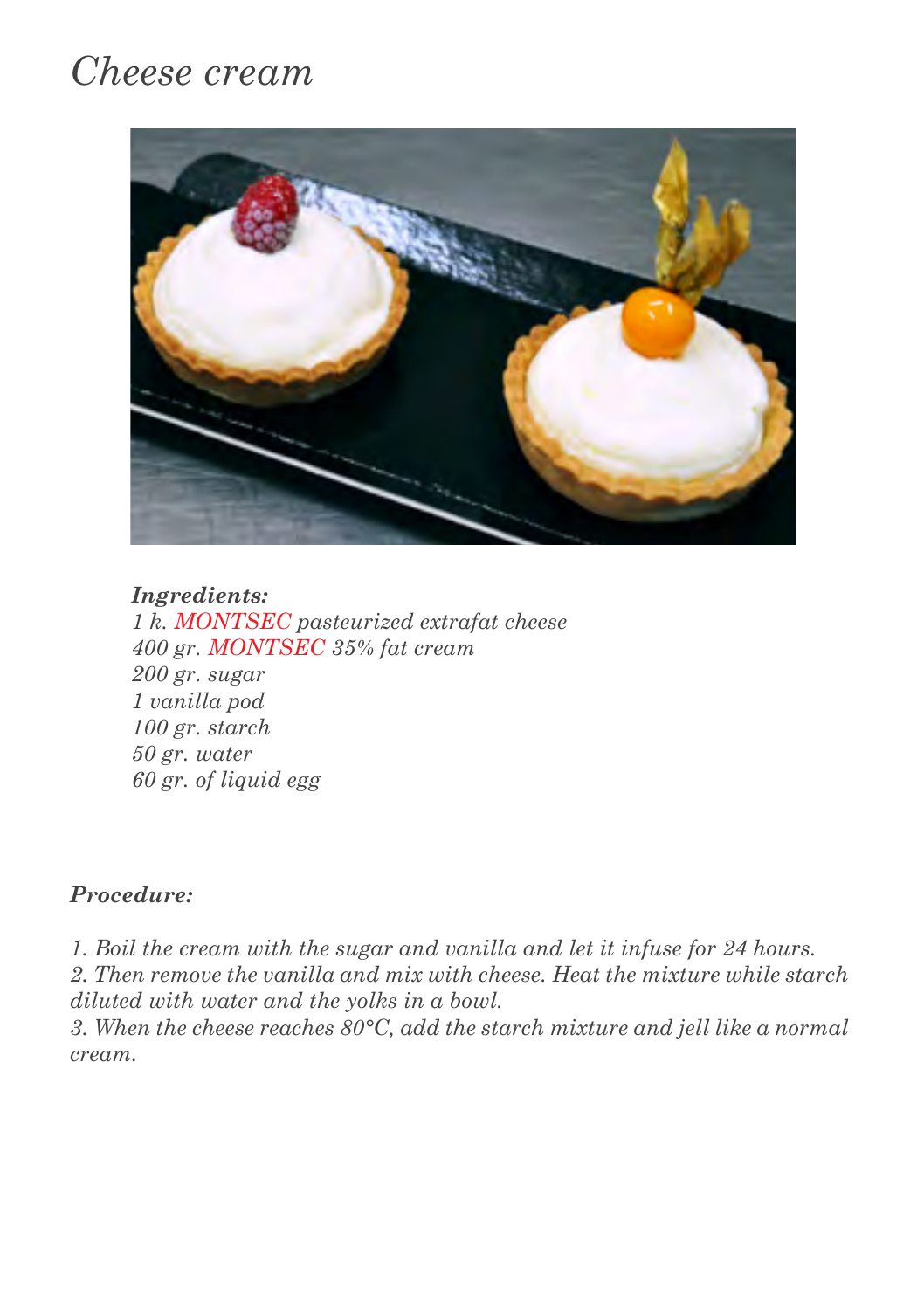## *Chocolate and cheese truffles*



*Ingredients: 1 k. MONTSEC pasteurized extrafat cheese 200 gr. brandy 500 gr. chocolate coverage 40 gr. grain of chocolate*

### *Procedure:*

*1. Warm brandy (not exceeding 70ºC should not lose flavor) and mix with cheese.*

*2. Incorporate coverage, previously melted, and mix well.*

*3. Put the mixture into balls to make cold and then cover them with chocolate grain.*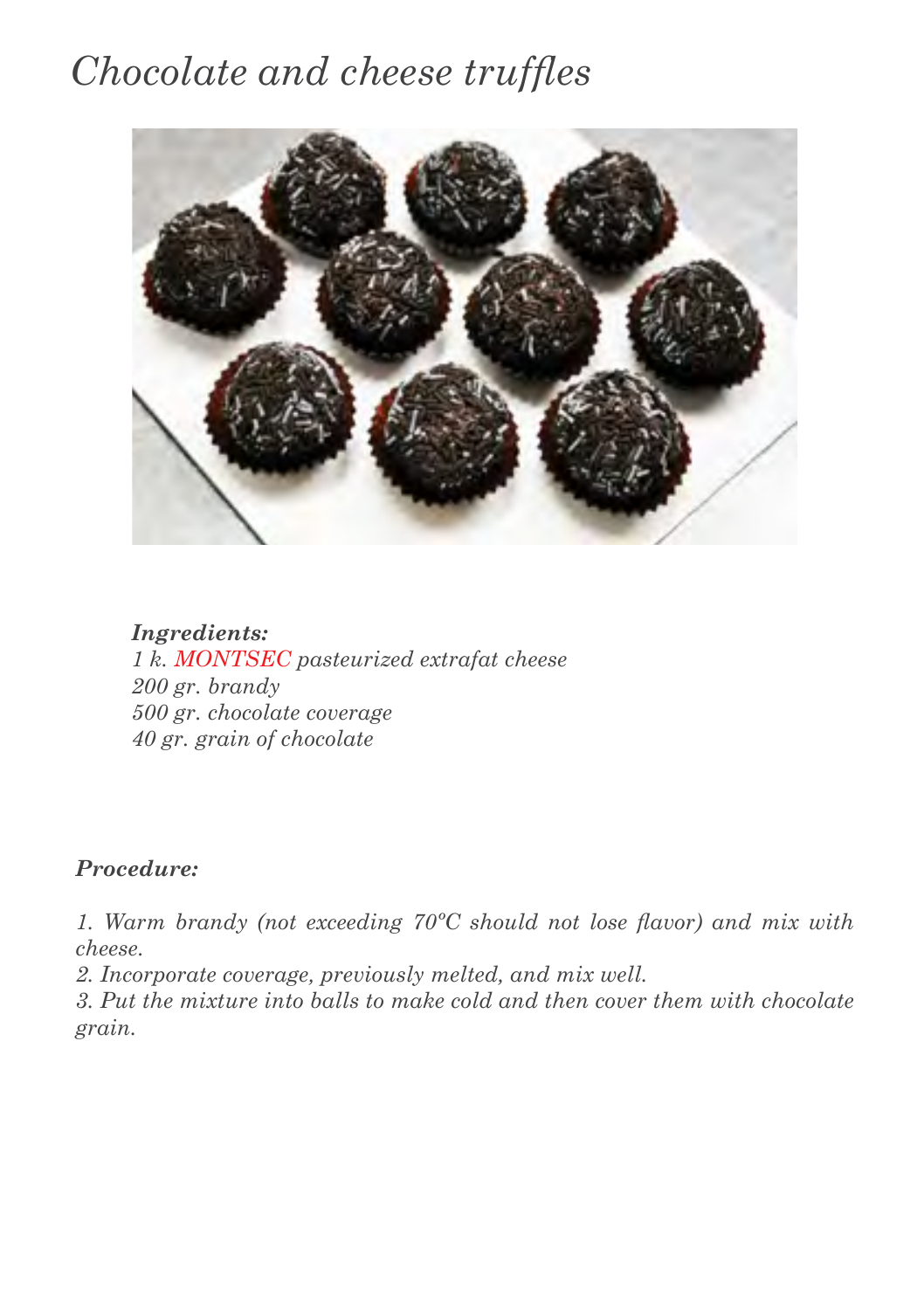# *Cheese cake with blueberries*



*Ingredients: For blueberry coulis: 250 gr. pulp blueberries 100 gr. sugar 5 leaves of gelatine*

### *For the cream cheese:*

*200 gr. MONTSEC 35% fat cream 90 gr. liquid yolks 400 gr. MONTSEC pasteurized extrafat cheese 600 gr. semi-mounted cream 90 gr. sugar*

### *Procedure:*

*1. COULIS. Boil the flesh of blueberries with sugar and leave to cool to 60°C.*  Add the gelatine leaves, soaked and drained previously. Fill the mold 1cm. *high. Freeze.*

*2. CREAM CHEESE. Make a cream with the egg yolks and cream and cool. Add cream cheese and incorporate semi-mounted cream with sugar.*

*3. Put a layer of cream cheese on each cup. Over it, put a disc of blueberry coulis and cover the entire surface with the cream.*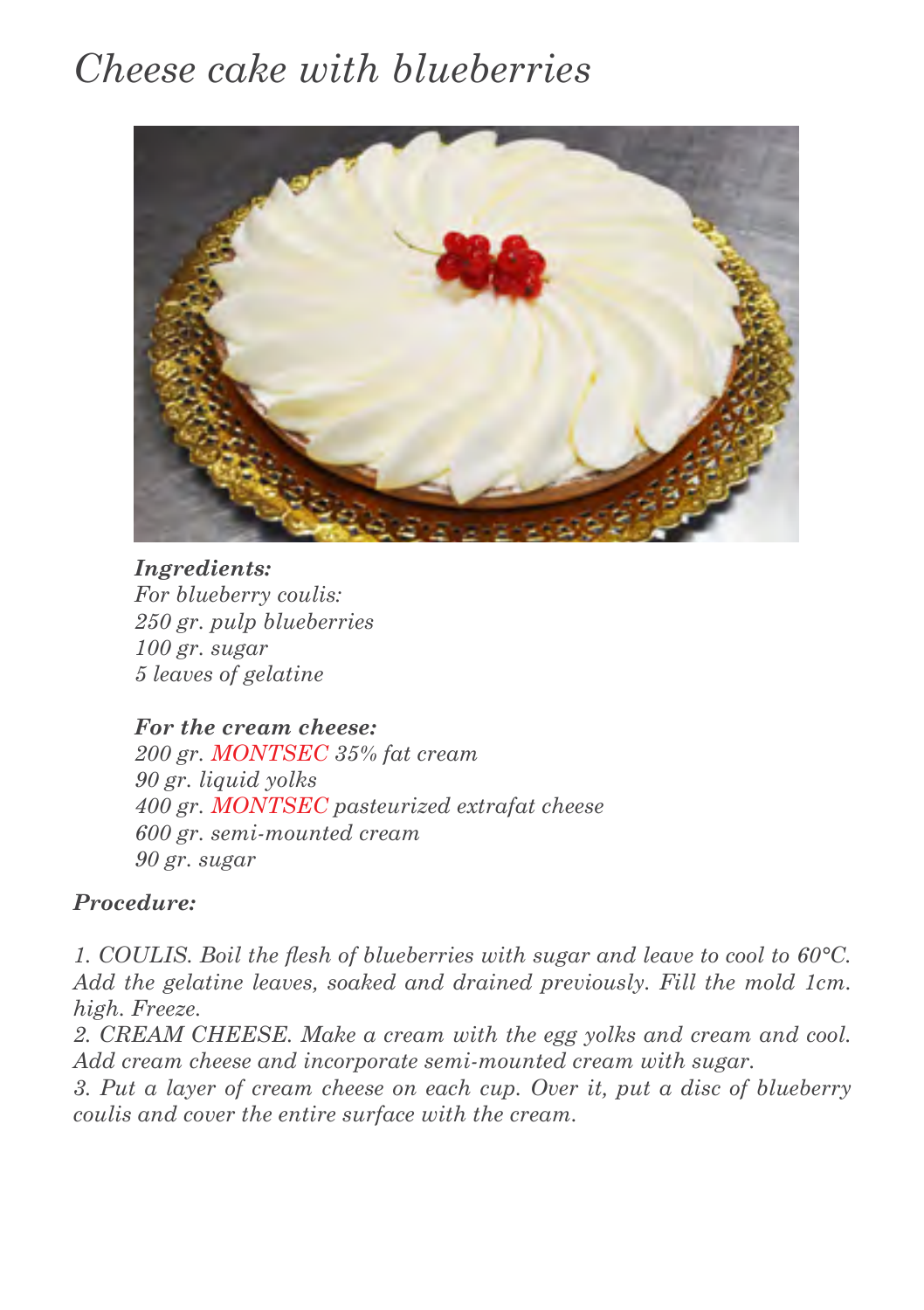# *Lemon mousse with cheese base*



*Ingredients: 450 gr. pasteurized yolk 1,250 k. sugar 450 gr. water 2.5 k. MONTSEC pasteurized full fat cheese 50 sheets of gelatin 500 gr. lemon juice 3k. MONTSEC semi-mounted cream 35% fat*

### *Procedure:*

*1. Make a syrup at 180°C with water and sugar. Insert the seal syrup over the yolks, whisking the mixture constantly to make a biscuit.* 

*2. Melt gelatin sheets, previously soaked and drained, in hot lemon juice to 55°C approximately.* 

- *3. Combine gelatin with cheese, add the biscuit and finally the cream.*
- *4. Fill the molds and freeze.*
- *5. DECORATION. Remove the molds and cover with cold lemon gelatin.*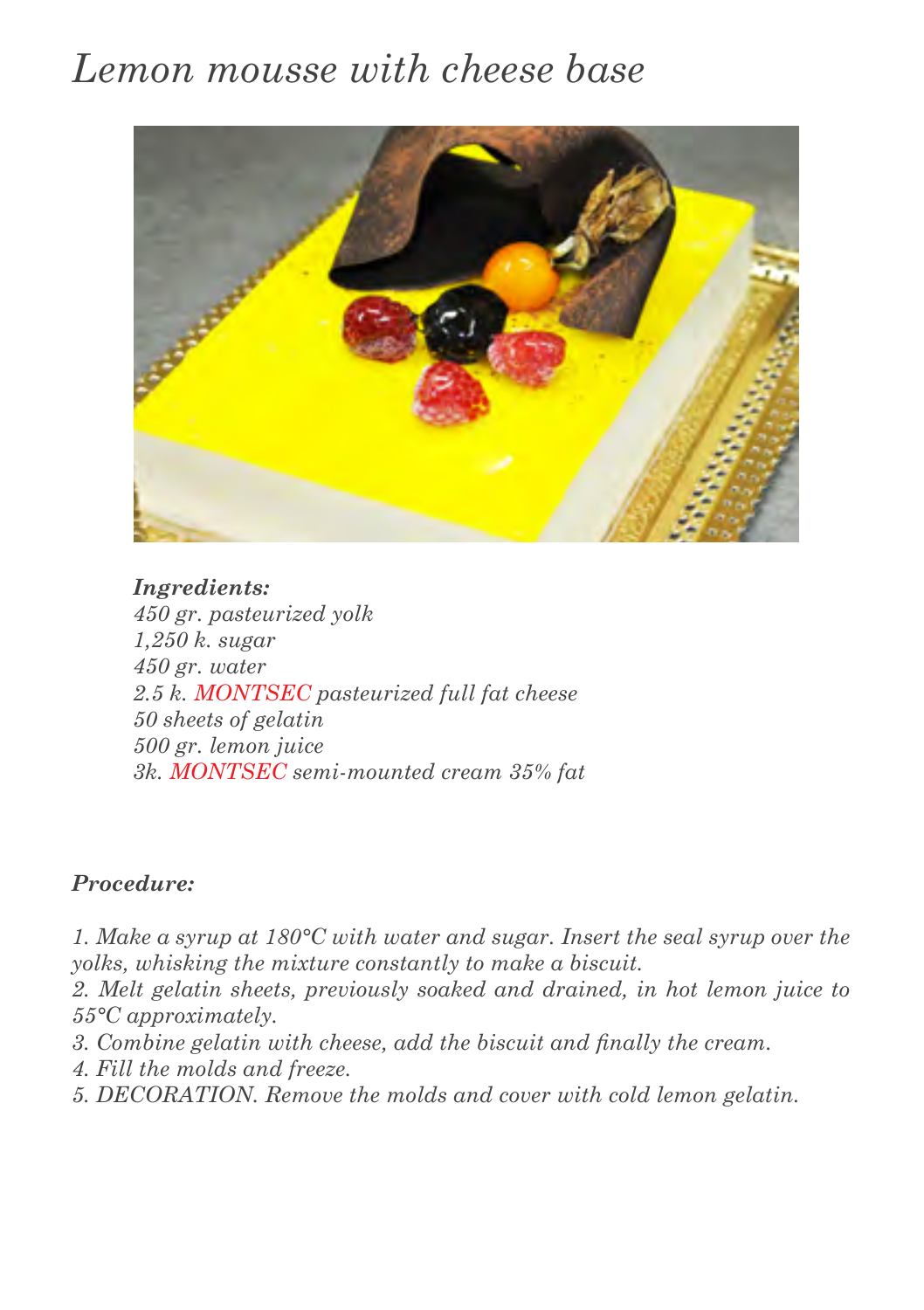# *Cheese and nuts desserts*



*Ingredients: 1 k. MONTSEC pasteurized extra fat cheese 15 sheets of gelatin 200 gr. MONTSEC 35%. fat cream 100 gr. honey 1 l. MONTSEC 35% fat semi-mounted cream 150 gr. sugar 400 gr. toasted walnuts*

### *Procedure:*

*1. Soak (cold water) leaves gelatin.* 

*2. Heat the cream and honey without exceeding 60°C and melt gelatine leaves (well dried) inside.* 

*3. Incorporate the cheese mixture. Mix everything with cream. Add semimounted cream, to which we added 150 g. sugar, mixing gently. Finally, add the nuts.* 

*4. Fill the molds and freeze.* 

*5. Decoration. Remove the pieces of the mold, sprinkle with a little honey and smooth the surface with cold gel. Put some detail coverage and caramelized walnuts.*